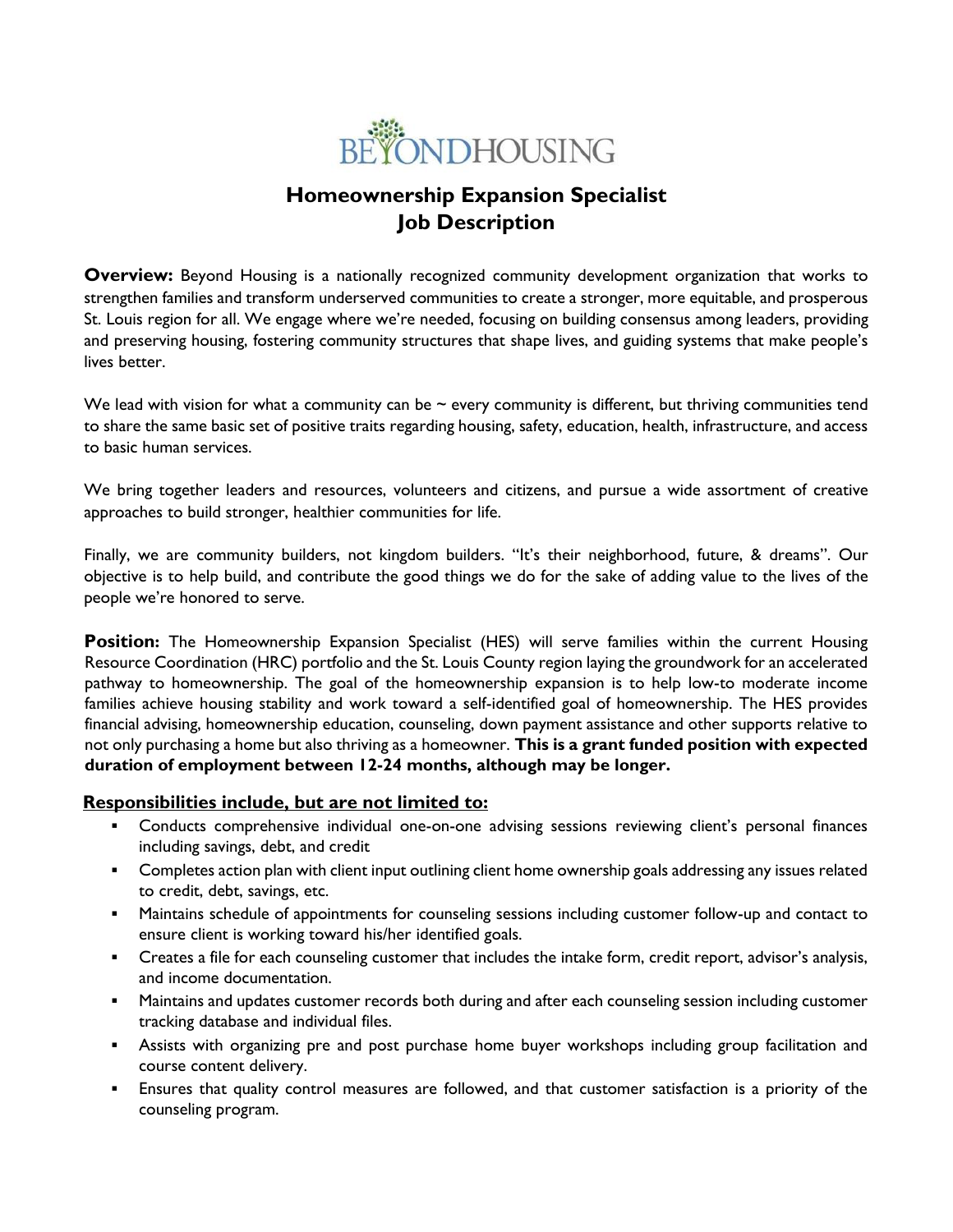- **•** Develops and implements proper procedures and internal controls necessary to maintain the security of all systems and confidentiality of all records.
- **•** Other duties as assigned.

## **Personal Qualities:**

- Collaborative -- A dynamic personality that is collaboratively minded, can recognize and identify strengths, seek consensus around mutual goals, and build meaningful relationships.
- Creative and Curious -- A systems-thinker and builder, who is not afraid to be innovative in designing solutions and has skills in articulating these ideas and concepts.
- Methodical Strong analytical, systems, and problem-solving skills to evaluate performance, prepare reports, and recommend/implement solutions using independent judgment. Ability to move from concepts to action through strong program design and evaluation.
- **•** Reliable -- Leadership skills that reflect and value a team approach, demonstrated integrity, effectiveness, efficiency, and the ability to deliver high quality service. Highly capable of handling multiple tasks, projects, and timelines. Excellent oral and written communications skills.
- Trusted -- Ability to work with residents, partners, and staff of diversified backgrounds with a positive, optimistic, solutions-oriented attitude. Shares a deep respect for the community, its stakeholders, and the residents that we serve.
- Driven -- Passion for the work and an interest in continuous learning and improvement.

## **Preferred Experience and Qualifications:**

- **■** Must be at least 18 years old and have a High School Diploma or GED.
- Two years of experience in consumer credit counseling, housing, real estate, or case management, preferred.
- Familiarity with the home-buying and loan process, and general underwriting guidelines.
- Excellent verbal and written communication skills.
- Demonstrated presentation skills.
- Ability to maintain confidentiality.
- **Experience with office systems, computer literacy, and knowledge of Salesforce and Microsoft Office** applications including Word, Excel, Power Point, OneDrive, Teams, and Outlook.
- Ability to work independently as a productive team member.
- Ability to multi-task in a fast-paced environment.
- Ability to obtain HUD certification.
- Willingness to work a flexible schedule including some evenings and weekends.

### **Supervisor:**

**Exercial Advising Manager** 

### **Supervises:**

▪ None

### **Salary and Benefits:**

- **EXECT FULL-LIME HOURDER 1** Full-time position as determined in current Beyond Housing Employee Handbook
- $\bullet$  \$44,000.00 48,000.00